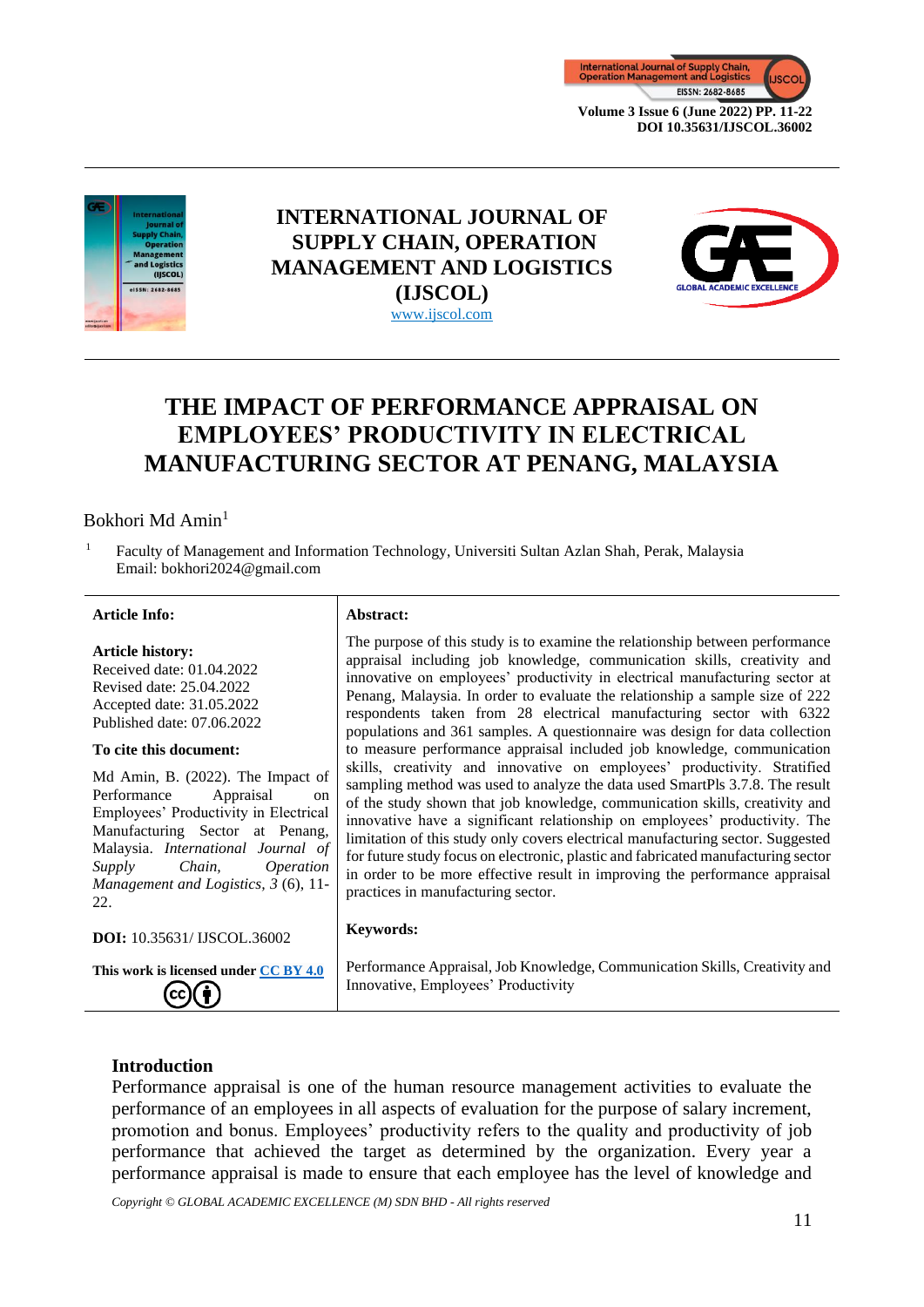

skills required for the execution of their daily tasks' performance more effectively (Hussain, Soomro,Bhutto,Shah & Shaikh,2019; Muhammad, Salleh & Mohammed Yusr,2020). Employees' productivity is very important to the organization because it ensures the organization is always moving forward, has the strength to face the competition and maintain profits for the long term. To ensure that these achievements are achieved, it is the responsibility of top management in an organization to provide more opportunities for each employee to improve their ability in handling their responsibilities in the workplace through training and development approaches that involved well -structured training needs analysis, exposure to onjob training, off-job training and ongoing-training at all times to enable them to specialist all the skills needed by the organization through increasing their work productivity (Tabiu,2019; Febrinol & Herminingsih,2021). In addition, satisfactory incentives and rewards can improve the work performance of employees because there is a motivating of employee satisfaction when their achievements are appropriately rewarded by the organization where they work (Dangol,2021; Aydın & Tiryaki,2018).

## **Objectives and Research Questions of the Study**

## *Objectives of the Study*

Objectives of the study were designed to examine the extent to which the role of performance appraisal involved job knowledge, communication skills, creativity and innovative on employees' job productivity. The objectives of the study are:

- 1. To examine the relationship between job knowledge on employees' productivity in electrical manufacturing sector.
- 2. To identify the relationship between communication skills on employees' productivity in electrical manufacturing sector.
- 3. To evaluate the relationship between creativity and innovative on employees' productivity in electrical manufacturing sector.

## *Research Questions of the Study*

Research Questions of the study covered:

- 1. Is there any significant relationship between job knowledge on employees' productivity in electrical manufacturing sector?
- 2. Is there any significant relationship between communication skills on employees' productivity in electrical manufacturing sector?
- 3. Is there any significant relationship between creativity and innovative on employees' productivity in electrical manufacturing sector?

## **Literature Review**

## *Job Knowledge*

Job knowledge plays an important role for every employee in performing their duties and responsibilities more effectively. Previous literature review stated that job knowledge covered the knowledge, ability, skills and competencies possessed by each employee in order to perform their job well and achieved the target. To achieve the goal of skilled work, organizations need to emphasized the importance of training and development in exposing them to every skill needed by the organization as well as rewards and commensurate with employee's best performance in order to be more quality and productivity that can be produced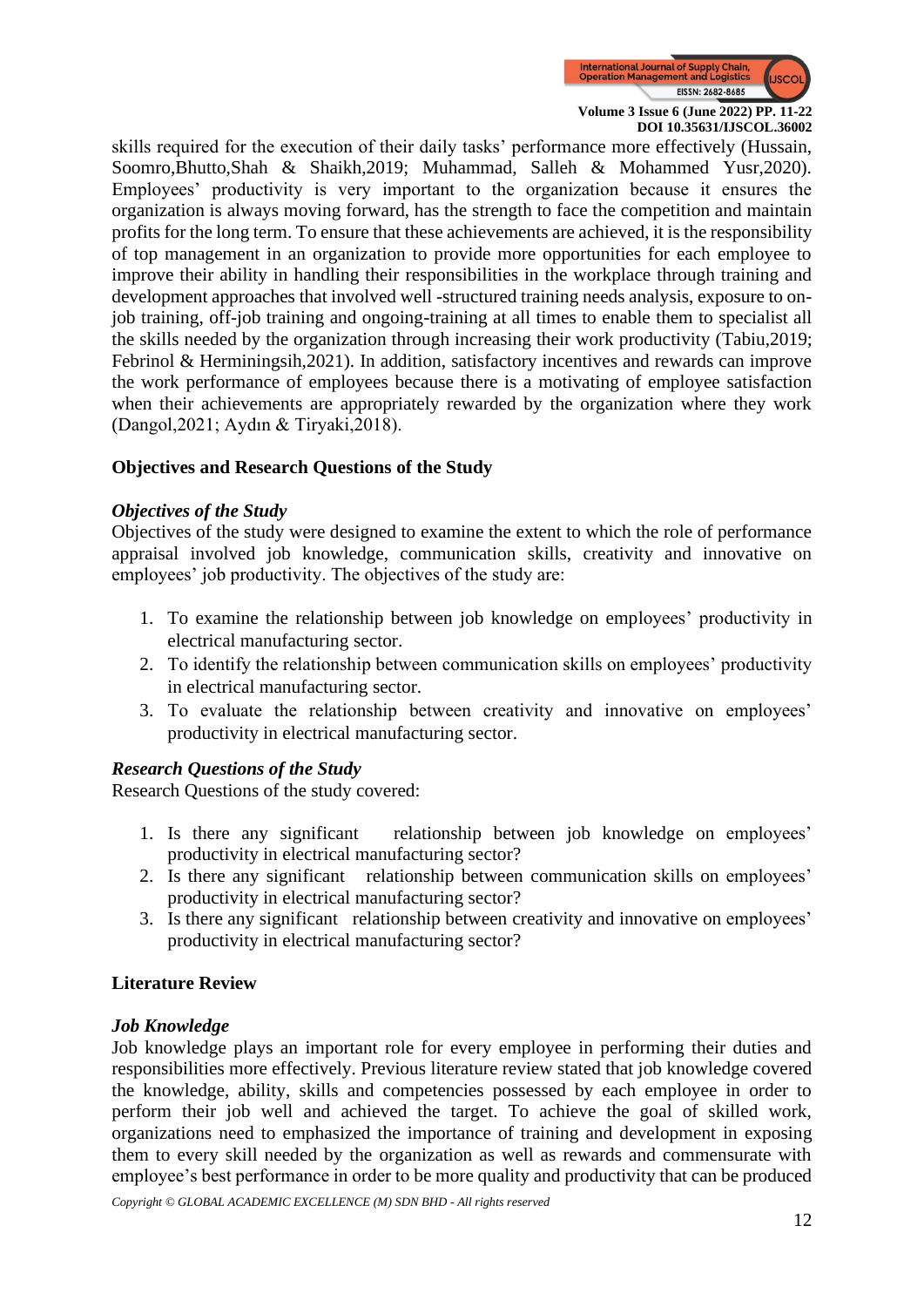

to fulfill their responsibilities in the workplace (Bienkowska & Ignacek-Kuznicka, 2019; Nishu & Lalrinzuala,2021). Understanding of work procedures is also a priority for each employee to perform their daily tasks based on Standard Operating Procedures (SOP) that have been set by the organization. While every employee must also have a positive work attitude and a high interest to learn and understand every knowledge related to their job and therefore work productivity became easier to achieve. The attitude and discipline of an employee should be in line with the goals of the organization (Alias, Mansor,Rahman, Ahmad & Samsudin, 2018). Continuous learning is a priority where every employee is able to perform new tasks that required new job knowledge in line with the rapidly evolving new technological changes in the global market arena. A work culture towards increasing work productivity is always instilled in every employee so that every employee feels their existence is very important to the organization (El-Chaarani & El-Abiad,2020; Li,Wang,Haque,Shafique & Nawaz,2020). The wealth of an organization is the result of the ability and skilled possessed by each of its employees which involved job knowledge that can give satisfying to employees and therefore they able to produce quality output for the tasks that has been made can be achieved more accurately based on the current achievements of each employee. It is the duty of every employee to work harder through an excellent level of job knowledge to ensure that their organization gets a position on par with other organizations in the market. Excellent job knowledge is vital to organization and directly maximized in the wealth of their organization compared to other competitors (Ramhit,2019; Ray & Raya,2019).

## *Communication Skills*

Communication at workplace is a process of exchanging information and ideas, whether verbal or non-verbal communication between one person or a group with another person or group in an organization. Communication is a very important activity in completing a job and increasing job productivity (Sugiarto & Putra, 2020; Purnama,2021). Previous literature review stated that communication skills very important element to every employee in an organization. Every employee needs good communication with both themselves and their top management. Direct communication has a positive impact on every employee. Task instruction should be clear to be communicated to employees to ensure that the quality and productivity of work produced can be implemented accurately (Zenju,2019; Ahmad, Noviantoro & Putrafinaldo,2020). Communication can be divided into two groups, verbal and non-verbal communication. Verbal communication is direct communication with employees through face to face, email and phone in conveying any job information that needs to be performed by an employee. The information obtained through verbal communication is clear and this allowed the work to be done in a correctly, error-free and result oriented. Verbal communication can produce effective quality and productivity of work in the workplace (Mubarok, 2020; Perdamean, Isnurhadi, Zunaidah  $\&$ Hanafi,2021). While non-verbal communication is also important to each employee to the information presented by their superiors. Non-verbal communication is communication that involved facial expressions, eye contact, body movements and tone of voice. Non-verbal communication greatly affected the work performance of employees because each employee can be expected what is desired by their superior. More effective communication in the workplace can directly improve the quality and productivity of work in an organization. Effective communication has a significant relationship on job performance. Satisfactory work performance through improved quality and productivity of work has a positive impact on the growth of the organization. Therefore, effective communication can make the implementation of job tasks can run smoothly and benefit to the organization (Rukmana, 2018; Irad, Muis & Rasjid,2020).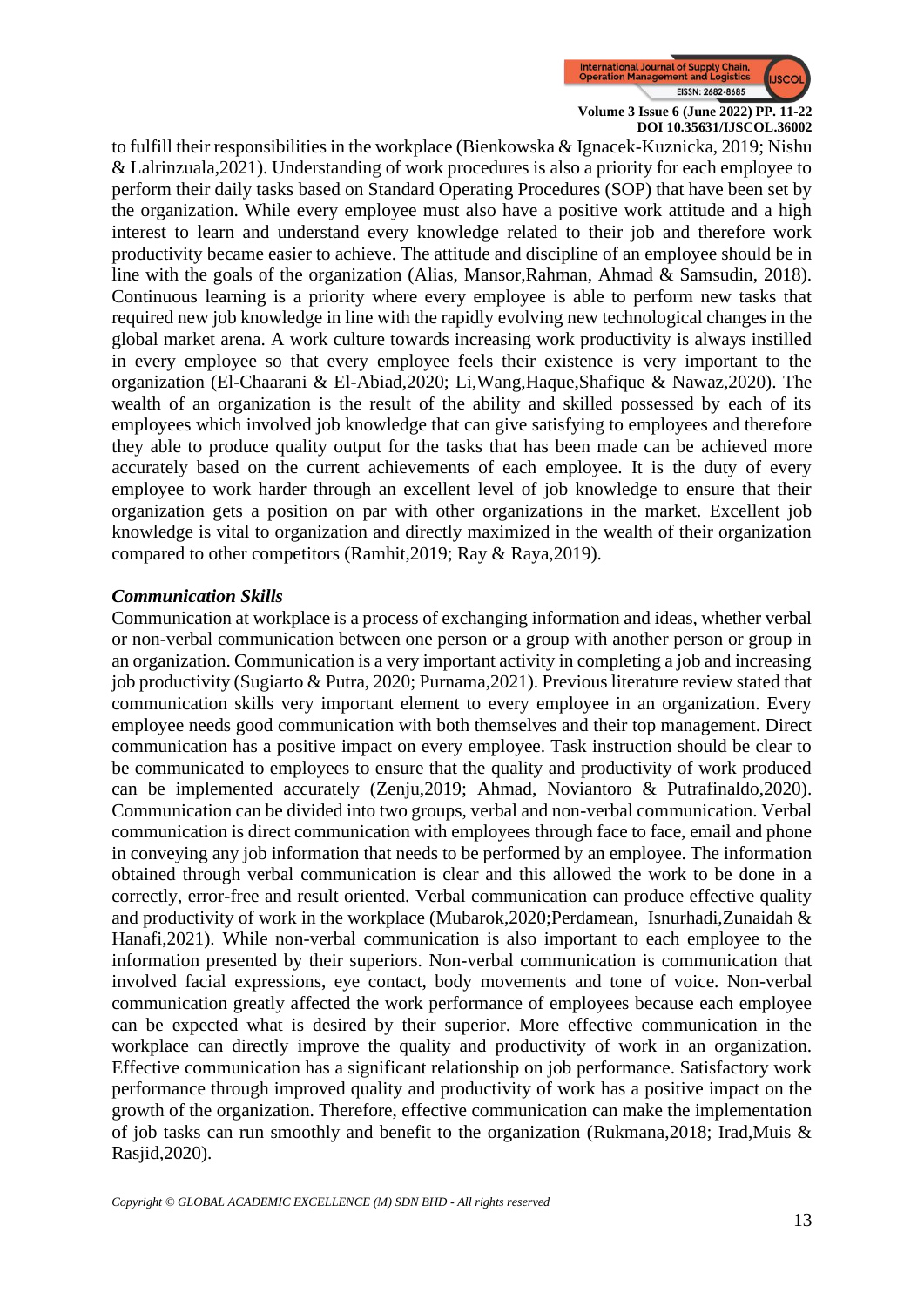

## *Creativity and Innovative*

Creativity and Innovative refer to the creativity of an employee that can be contributed to their organization. While innovative is formed as a result of the creativity of an employee to create something new that can be practiced by the organization. Creativity and innovation are important elements in the improvement of an organization. Both of these elements can help employees in generating unique and interesting ideas towards improving the quality of an employee's work performance (Man, Zhu & Sun,2020; Soyadi, 2020).Past literature review found that creativity and innovative have a positive impact on the development of an organization because the new ideas generated can be used for organizational progress. In the execution of daily tasks, employees are always exposed to concepts to improve advanced knowledge in theory, the concept of creativity and innovation for improvement, problem solving and creating new job systems using 'creative tools'. The concept is to increase the efficiency of the organization in the long-term to enable each employee to apply creative and innovative techniques in making improvements, solving problems and creating new job systems in the workplace by using 'creative tools' (Salim & Zakaria, 2021; Caniels,Jong & Sibbel, 2021). Creative tools involved think and do in producing new inventions in ensuring that the organization can grow rapidly as a result of the use of new approaches created by an employee in performing a task as directed. Employees who always think of a job outside the box in a more efficient way can produce excellent work productivity. Organizations that have creativity and innovative employees can generate profits without cost and as a result, organizations can grow rapidly in maximizing long-term profits (Umulkulsum & Suaji, 2020; Farooq, N., Rehman, A., Bilal,Saleem,Hussain & Zeeshan,2020). Organizations can also directly compete with other organizations in producing new products that are compatible with current technology and therefore, organizational achievements as a result of creativity and innovative employees bring the organization to move further with its other competitors (Zhou,2021;Pirmoon,Hamidi, Mohammadi & Doroudi,2021).

#### *Employees' Productivity*

Previous literature review stated that productivity is the ability of an employee to produce output from a set of inputs in performing a certain of their daily tasks through methods in measuring efficiency and effectiveness in the use of resources such as efficient employees, technology, organized work systems and systematic work management optimally and convert inputs to output in producing high productivity to the organization. Higher work productivity indicated the efficiency and effectiveness of the use of inputs which contributed towards lower costs in carrying out daily operations and at the same time created better work standards and increased competitiveness (Jabeen, Khan, Ellahi & Begum, 2021; Gagandeep,2021). In producing high work productivity as set by the organization, an employee must have a level of knowledge and skills for a given task so that the task can be performed smoothly and effectively. There are many elements of employees' productivity that must be possessed by an employee such as job knowledge, communication skills, creativity and innovative are part of the ability that must be possessed by every employee. Employees who can be the maximum work productivity are employees who excellence in performing their duties effectively in the workplace (Mashavira,2020; Pradhan,2020). Employees who are able to generate productivity are an important asset to the organization because the skills they possess can maximize the profits of the organization for a long period of time. Employees who have the attitude to move forward, take the opportunity to learn new tasks, take the initiative to improve their ability to specialized various areas of work in the organization they work and have competitiveness in facing challenges, the ability to solve problems and make decisions then the employee is an employee who already have the capability in producing work productivity as desired by the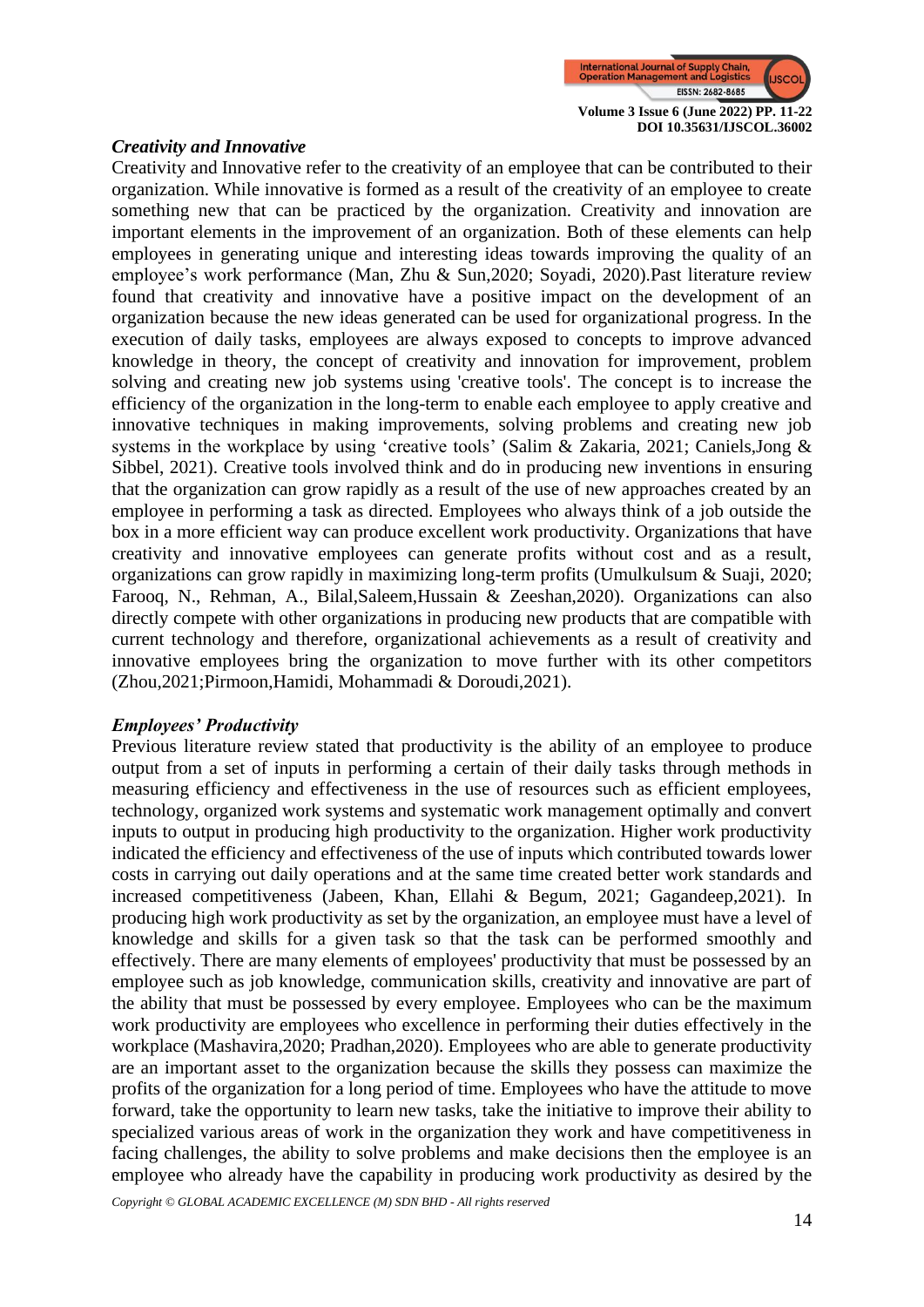

organization. Employees' productivity that successfully implemented by each employee can contribute to the performance of the organization (Rahahleh, Alabaddi & Moflih,2019; Rajapakshe,2021).

## **Theoritical Framework**

## *Independent Variables*

- Job Knowledge
- Communication Skills
- Creativity and Innovative

## *Dependent Variable*

• Employees' Productivity In Electrical Manufacturing Sector



## *Hypothesis Development*

H1. There is significant relationship between job knowledge and employees' productivity in electrical manufacturing sector.

H2. There is significant relationship between communication skills and employees' productivity in electrical manufacturing sector.

H3. There is significant relationship between creativity and innovative and employees' productivity in electrical manufacturing sector.

## **Result**

## *Participants*

The data was collected from 28 electrical manufacturing sector, 361 questionnaires were distributed and 222 questionnaires were analysis among the employees. The respondents were selected using the stratified sampling technique.

## *Measurement Scale*

Questionnaires are designed in Linkert Scale (Strongly Disagree, Disagree, Neutral, Agree, Strongly Agree).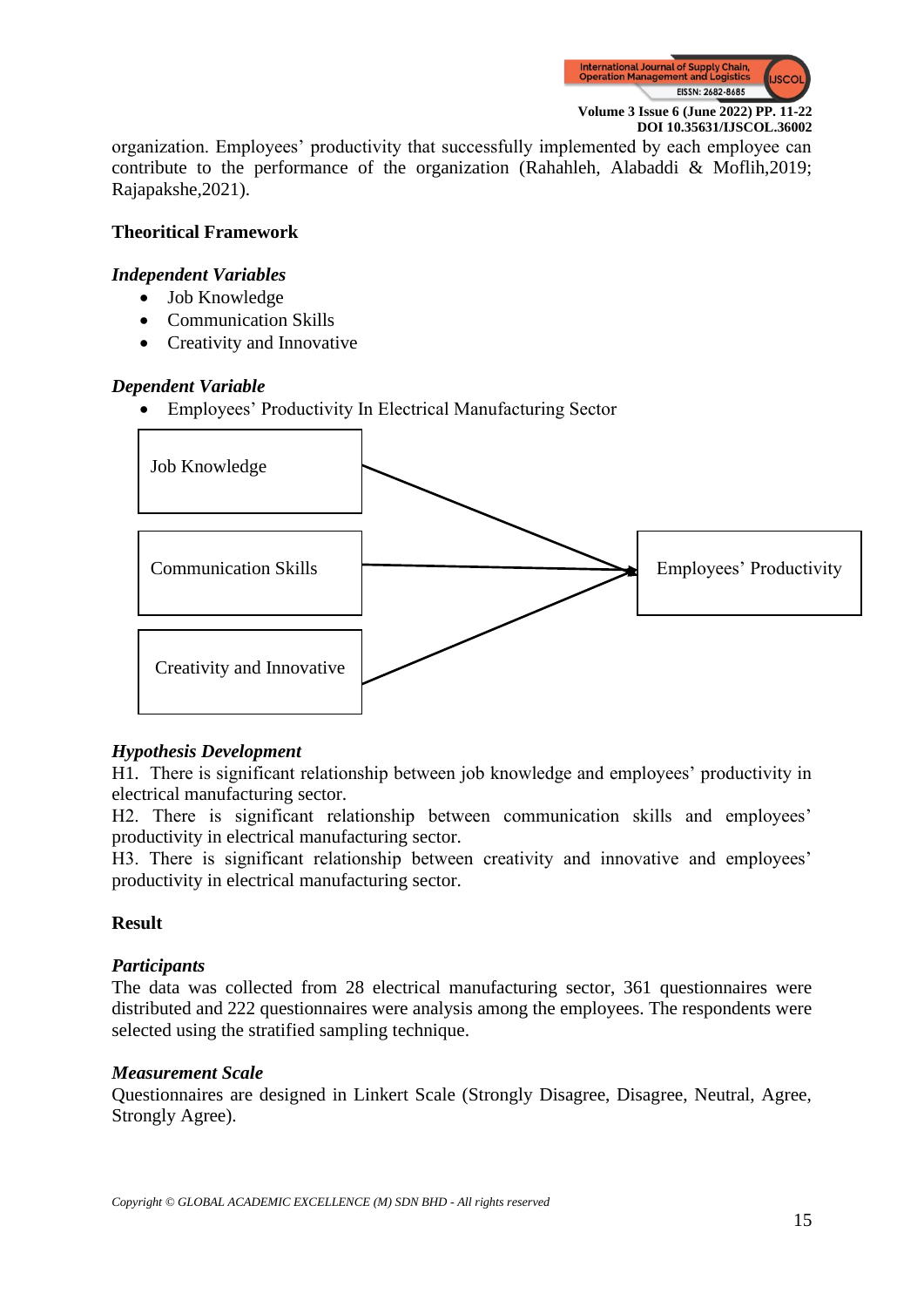

## **Data Analysis**

The data obtained were studied using SmartPLS version 3.7.8 to discuss the findings obtained. SmartPLS is highly recommended by statistical scholars in producing accurate analysis of the cause-and-effect relationship of each variable. SmartPLS is also referred to as a large multivariate analysis technique in social and psychological research. SmartPLS is capable of analyzing measurement model evaluation and structural model evaluation.

Table 1 shown the Loading, Composite Reliability (CR), Average Variance Extracted (AVE) value for each construct studied and the lowest value is 0.647 and the highest value is 0.817. These values are greater than  $0.5$  ( $> 0.5$ ), confirming that the study construct is able to explain the mean change of variance within the items (Fornell & Larcker, 1981; Gefen & Straub, 2005; Henseler, Ringle & Sinkovics, 2009).

| <b>Table 1</b>                       |         |        |            |  |  |  |  |
|--------------------------------------|---------|--------|------------|--|--|--|--|
| <b>Loading, CR &amp; AVE Results</b> |         |        |            |  |  |  |  |
|                                      | Loading | CR     | <b>AVE</b> |  |  |  |  |
| Job Knowledge                        |         | 0.9066 | 0.5818     |  |  |  |  |
| JK1                                  | 0.7158  |        |            |  |  |  |  |
| JK2                                  | 0.8505  |        |            |  |  |  |  |
| JK3                                  | 0.7270  |        |            |  |  |  |  |
| JK4                                  | 0.7338  |        |            |  |  |  |  |
| JK5                                  | 0.7669  |        |            |  |  |  |  |
| JK6                                  | 0.7863  |        |            |  |  |  |  |
| JK7                                  | 0.7510  |        |            |  |  |  |  |
| <b>Communication Skills</b>          |         | 0.8929 | 0.5122     |  |  |  |  |
| CO1                                  | 0.7532  |        |            |  |  |  |  |
| CO <sub>2</sub>                      | 0.7677  |        |            |  |  |  |  |
| CO <sub>3</sub>                      | 0.7522  |        |            |  |  |  |  |
| CO <sub>4</sub>                      | 0.7588  |        |            |  |  |  |  |
| CO <sub>5</sub>                      | 0.7841  |        |            |  |  |  |  |
| CO <sub>6</sub>                      | 0.7518  |        |            |  |  |  |  |
| CO <sub>7</sub>                      | 0.7912  |        |            |  |  |  |  |
| Creativity and Innovative            |         | 0.9169 | 0.6132     |  |  |  |  |
| C11                                  | 0.7857  |        |            |  |  |  |  |
| CI2                                  | 0.8341  |        |            |  |  |  |  |
| CI3                                  | 0.8358  |        |            |  |  |  |  |
| CI <sub>4</sub>                      | 0.8213  |        |            |  |  |  |  |
| CI <sub>5</sub>                      | 0.7959  |        |            |  |  |  |  |
| CI <sub>6</sub>                      | 0.7451  |        |            |  |  |  |  |
| CI7                                  | 0.7462  |        |            |  |  |  |  |
| Employees' Productivity              |         | 0.9255 | 0.5547     |  |  |  |  |
| EP1                                  | 0.7226  |        |            |  |  |  |  |
| EP <sub>2</sub>                      | 0.8315  |        |            |  |  |  |  |
| EP3                                  | 0.7248  |        |            |  |  |  |  |
| EP4                                  | 0.7798  |        |            |  |  |  |  |
| EP <sub>5</sub>                      | 0.7441  |        |            |  |  |  |  |
| EP <sub>6</sub>                      | 0.7711  |        |            |  |  |  |  |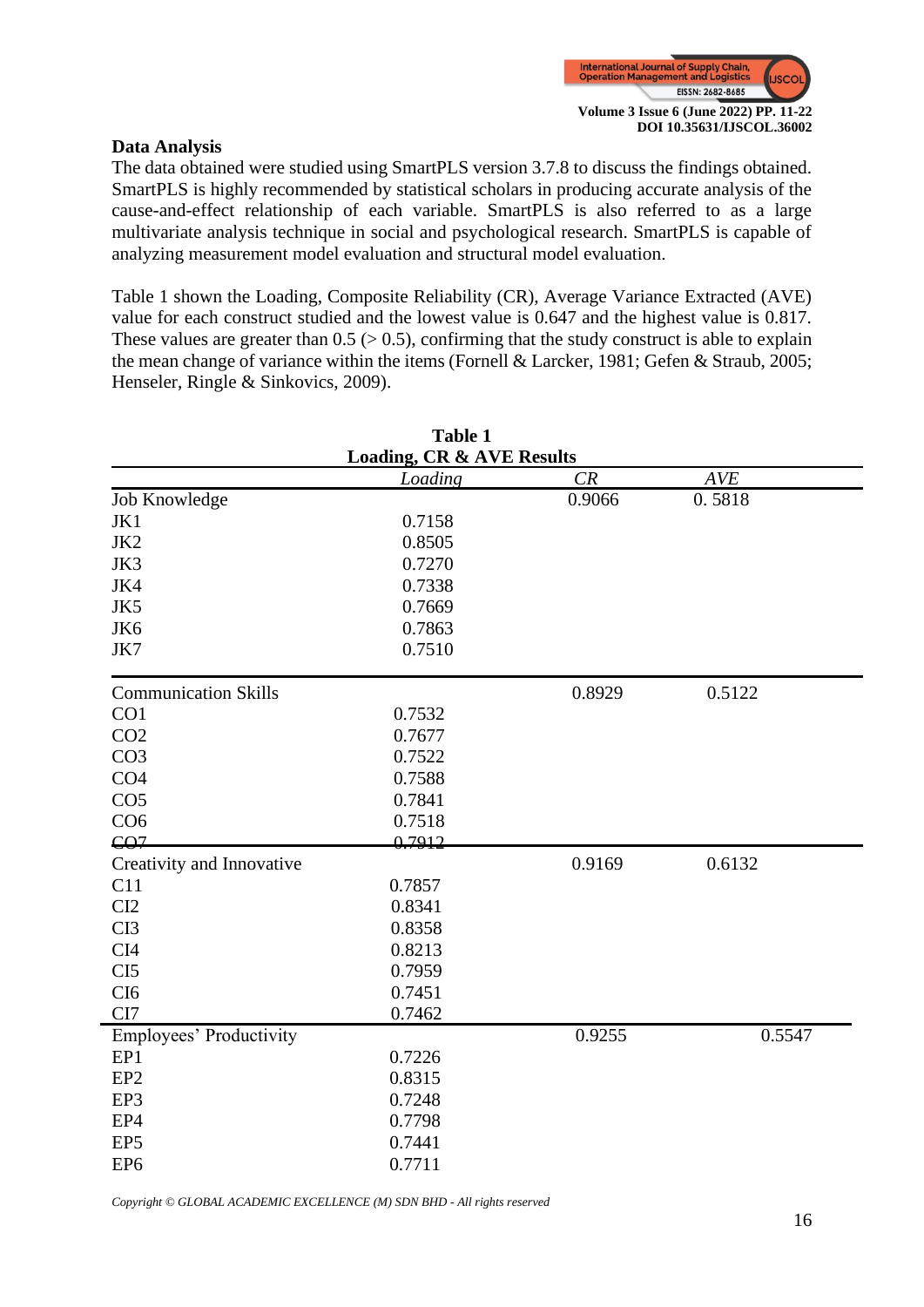

**DOI 10.35631/IJSCOL.36002**

| EP7              | 0.7334 |
|------------------|--------|
| EP8              | 0.7929 |
| EP <sub>9</sub>  | 0.7884 |
| EP <sub>10</sub> | 0.7468 |
|                  |        |



**Figure 1: Structural Model Direct Effects**

The discriminant validity test was measured through two methods, namely the Heterotrait-Monotrait (HTMT) criterion test and cross loading (Henseler et al., 2009). Table 2 below shown the output from the HTMT analysis. The results can be calculated easily using the formula as in (Henseler, Ringle & Sarstedt, 2015).

| Table 2<br><b>Discriminant Validity</b> |        |        |        |        |  |  |
|-----------------------------------------|--------|--------|--------|--------|--|--|
| Constructs CO                           |        |        | EP     | JK     |  |  |
| CO                                      | 0.7157 |        |        |        |  |  |
| <b>CI</b>                               | 0.5637 | 0.7831 |        |        |  |  |
| EP                                      | 0.6253 | 0.6320 | 0.7448 |        |  |  |
| JK                                      | 0.3223 | 0.3138 | 0.6574 | 0.7628 |  |  |

Note: Values in Bold face are the square root values of average variance extracted

## **Assessment of Structural Model**

The findings for testing this direct effect model using SmartPLS software package version 3.7.8 that is through the structural equation model. This measurement aims to test the direct effect model and the effect model of the mediated variable. Therefore, empirical evidence has been used to construct a direct effect model as shown in Figure 3.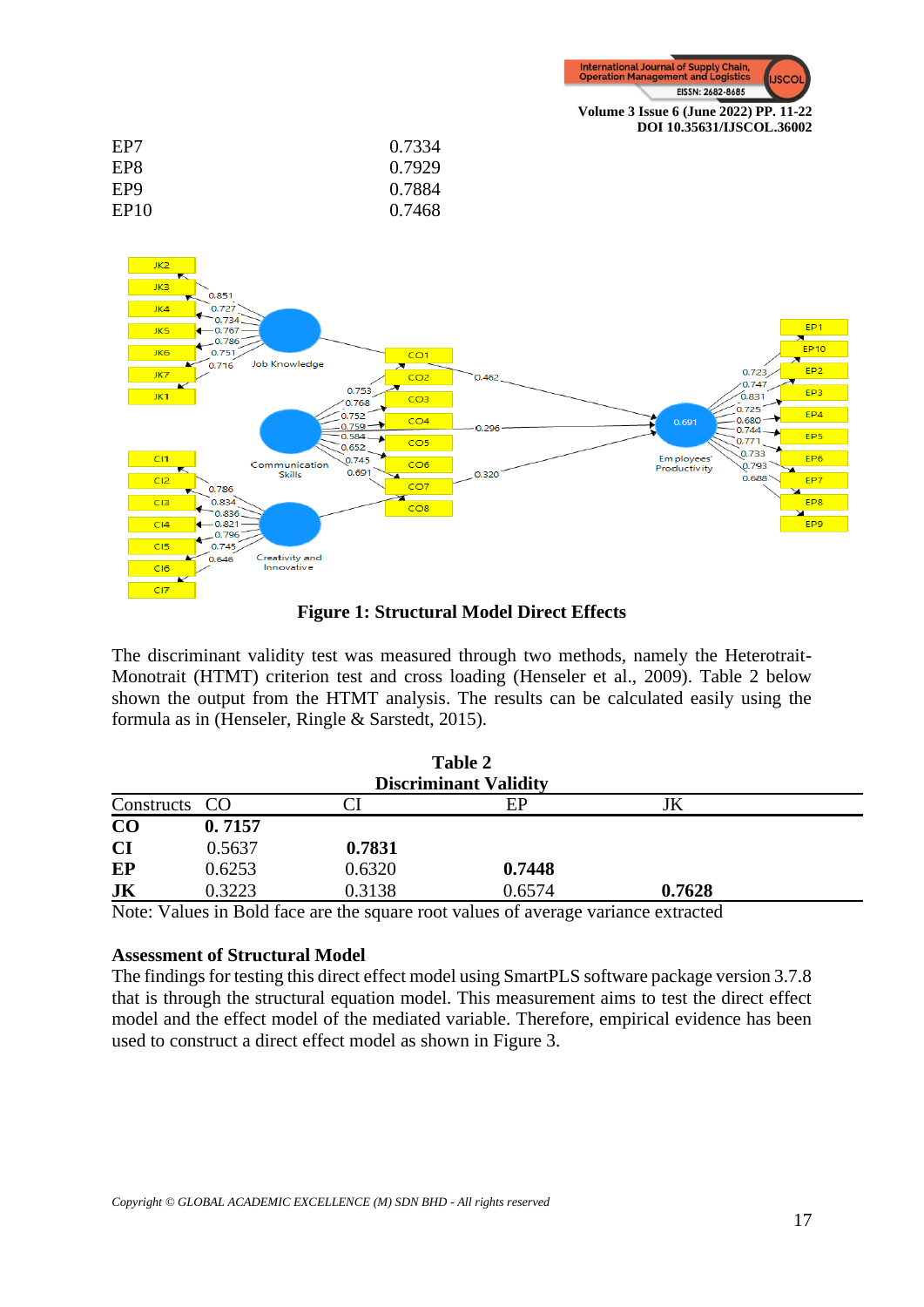

| <b>SUMMALY OF LLYPOLITES</b>       |                       |                  |         |         |             |  |
|------------------------------------|-----------------------|------------------|---------|---------|-------------|--|
| Relationship                       | Summary of Hypotheses |                  |         |         |             |  |
|                                    | βeta                  | <b>Std Error</b> | T-Value | P-Value | Decision    |  |
|                                    |                       |                  |         |         |             |  |
| $JK -\!\!\!\!\!\triangleright E$ P | 0.4615                | 0.0746           | 6.1849  | 0.0000  | Significant |  |
| $CO$ ->EP                          | 0.2960                | 0.0554           | 5.3394  | 0.0000  | Significant |  |
| $CI->EP$                           | 0.3203                | 0.0563           | 5.6925  | 0.0000  | Significant |  |

**Table 3 Summary of Hypotheses**

## **Discussion**

## *Job Knowledge*

The results obtained shown that the job knowledge variable has a significant relationship on employees' productivity in manufacturing sector  $(\beta= 0.4615; t = 6.1849; p = 0.000)$ . H1 Accepted. The results also shown that job knowledge contributed  $46.2\%$  (R2 = 0.462) to changes in employees' productivity in manufacturing sector.

The results shown that there is a significant relationship between job knowledge and employees' productivity in the manufacturing sector. The results of this study shown that job knowledge plays an important role in employee job performance. Job knowledge that included skills to perform daily tasks, effective communication, well manage resources, ability in problem solving and decision making, teamwork and result oriented. An employee found to be able to handle their work effectively is an employee who has excellence job knowledge who is able to specialist about the knowledge of their duties and responsibilities with less monitoring from their superior. The employee is considered to have been successful, skilled and capable in making decisions if there are any problems that arise in their workplace. Employees who have extensive job knowledge are an important asset to the manufacturing sector that can generate the manufacturing sector towards rapid growth and maintain the importance of their industry in the global market.

## *Communication Skills*

The results obtained shown that the communication skills variable has a significant relationship on employees' productivity in manufacturing sector ( $\beta$ = 0.2960; t = 5.3394; p = 0.000). H2 Accepted. The results also shown that communication skills contributed 29.6% ( $R2 = 0.296$ ) to changes in employees' productivity in manufacturing sector.

The results shown that there is a significant relationship between communication skills and employees' productivity in the manufacturing sector. Communication is an important element in the manufacturing sector. Effective communication that involved verbal or non-verbal plays a role in conveying information accurately so that a task directed by a superior can avoid from any mistake. Every employee needs an effective communication because the information conveyed is important in the performance of a task. Failure in effective communication has led to the manufacturing sector engaging in serious mismanagement. Therefore, it is important for employees to communicate effectively to all levels of employees whether low employees or top management so that any mistakes can be avoided. With effective communication, every operation in the manufacturing sector runs smoothly and every information obtained is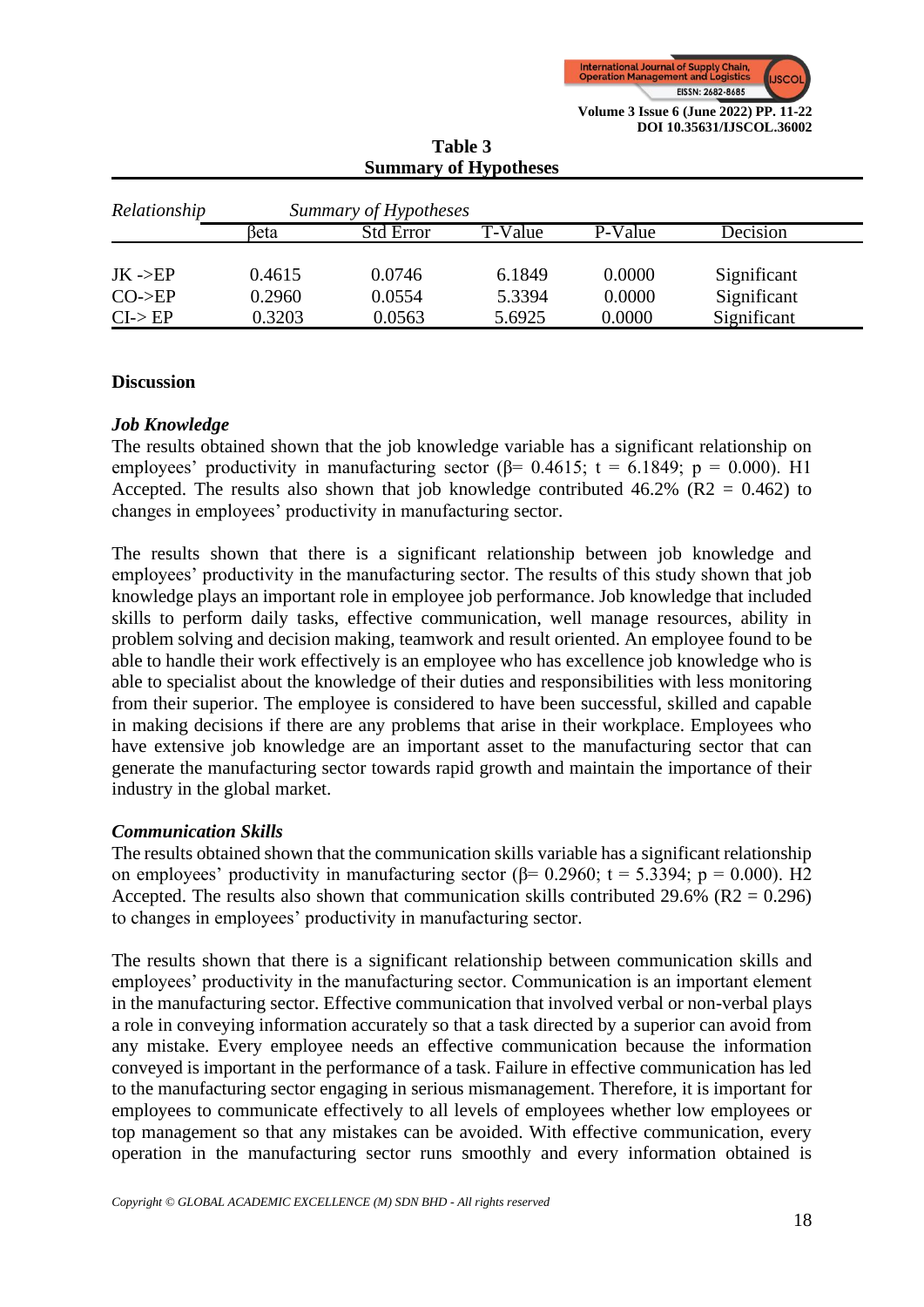

accurate. This situation allowed each employee operation to be implemented smoothly and result oriented can be maintained.

## *Creativity and Innovative*

The results obtained shown that the creativity and innovative variable has a significant relationship on employees' productivity in manufacturing sector ( $\beta$ = 0.3203; t = 5.6925; p = 0.000). H3 Accepted. The results also shown that creativity and innovative contributed 32.0%  $(R2 = 0.320)$  to changes in employees' productivity in manufacturing sector.

The results shown that there is a significant relationship between creativity and innovative and, employees' productivity in the manufacturing sector. Creativity and innovative have a very important role in building the manufacturing sector because constructive ideas need to be generated so that the old system can be replaced with a new system which more compatible with current technology. Creativity among employees can directly increase the ability of each employee to work in a team in creating something new that can change the work performance better. The strength of a manufacturing sector lies in the ability and strength of its employees. Therefore, the role of creativity and innovative can change employees' productivity to be higher and able to produce out to the manufacturing sector without producing any cost. This situation puts the manufacturing sector in a ready situation in any situation in the face of the everchanging in global market.

## **Conclusion**

From the findings in this study shown that all variables involved job knowledge, communication skills, creativity and innovative have a positive effect on employees' productivity. The electrical manufacturing sector emphasized the importance of job knowledge among its employees because every employee who has sufficient job knowledge can perform their duties and responsibilities more effectively. The importance of every employee having knowledge that covers their daily tasks can be executed quickly. Skills that involved job knowledge can be shown to the top management of the electrical manufacturing sector that their intelligent can help each task can be performed satisfactorily. Effective communication skills can contribute to be better job performance. This is because each employee is provided with accurate information on a task that can be performed without any mistakes or misunderstandings. Effective communication has a positive impact on work productivity because the information obtained related to the task performed is accurate. While creativity and innovative among employees affected the work performance of employees with more productivity as a result of employee creativity that changes the old system practiced to a new system to more effective. Creativity and innovative contribute to increased work productivity because the ideas provided are very beneficial to the daily tasks of employees and this situation also contributes to the growth of the electrical manufacturing sector for the long time period. This gives benefits to every employee because when the electrical manufacturing sector can make a profit, then employees also are given incentives and rewards for their excellent work performance.

## **References**

- Ahmad Soleh, Noviantoro, R., & Putrafinaldo, D. (2020). The Effect of Locus of Control and Communication Toward Employee Performance. *Management and Sustainable Development Journal*, *2*(2), 40–52. https://doi.org/10.46229/msdj.v2i2.184
- Alias, N. K., Mansor, A. N., Rahman, A. A., Ahmad, A. R., & Samsudin, A. Z. H. (2018). The Impact of Knowledge Management towards Employee's Job Satisfaction. *International*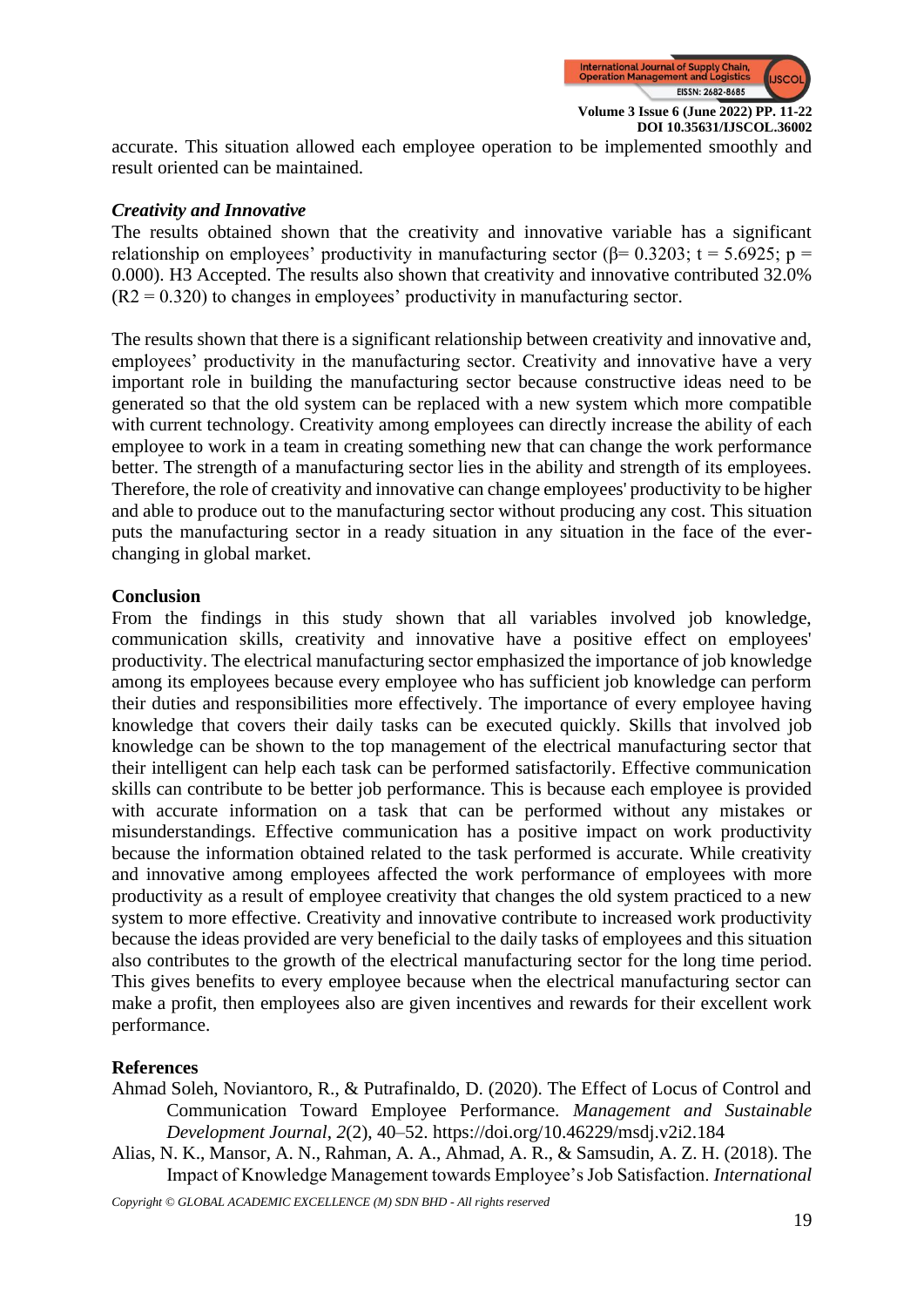

*Journal of Academic Research in Business and Social Sciences*, *8*(9), 245–265. https://doi.org/10.6007/ijarbss/v8-i9/4587

- Aydın, A., & Tiryaki, S. (2018). Impact of performance appraisal on employee motivation and productivity in turkish forest products industry: A structural equation modeling analysis. *Drvna Industrija*, *69*(2), 101–111. https://doi.org/10.5552/drind.2018.1710
- Bienkowska, A., & Ignacek-Kuznicka, B. (2019). Influence of knowledge workers work motivation on their job performance-Results of empirical research. *Central European Business Review*, *8*(5), 54–68. https://doi.org/10.18267/j.cebr.224
- Caniels, M. C. J., de Jong, J. P., & Sibbel, H. (2021). The Curvilinear Relation between Work Predictability and Creativity. *Creativity Research Journal*, *00*(00), 1–16. https://doi.org/10.1080/10400419.2021.1994204
- Dangol, P. (2021). Role of Performance Appraisal System and Its Impact on Employees Motivation. *Quantitative Economics and Management Studies*, *2*(1), 13–26. https://doi.org/10.35877/454ri.qems119
- El-Chaarani, H., & El-Abiad, Z. (2020). Knowledge Management and Job Performance: the Case of Lebanese Banking Sector. *International Review of Management and Marketing*, *10*(1), 91–98. https://doi.org/10.32479/irmm.9225
- Farooq, N., Rehman, A., Bilal, H., Saleem, K., Hussain, A., & Zeeshan, M. (2020). Proactive Personality, Motivation and Employee Creativity in the Public Sector Hospitals of Peshawar City. *International Review of Management and Marketing*, *10*(3), 16–21. https://doi.org/10.32479/irmm.9510
- Febrinol, F., & Herminingsih, A. (2021). the Impact of Job Satisfaction, Communication and Compensation Towards Employee Performance At Pt. Pegadaian (Persero) in Tangerang Area. *Dinasti International Journal of Digital Business Management*, *2*(3), 513–523. https://doi.org/10.31933/dijdbm.v2i3.836
- Fornell, C. & Larcker, D.F. (1981). *Evaluating structural equation models with unobservable variables and measurement error*. Journal of Marketing Research 18(1): 39-50.
- Gagandeep Kaur, U. S. (2021). A Systematic Review Of The Impact Of Performance Appraisal Systems And Competency Management Framework On The Performance of Employees In The Telecom Sector. *Psychology and Education Journal*, *58*(1), 2515– 2531. https://doi.org/10.17762/pae.v58i1.1127
- Gefen, D., & Straub, D. (2005). A practical guide to factorial validity using PLS-Graph: Tutorial and annotated example. *Communications of the Association for Information systems*, *16*(1), 5.
- Henseler, J., Ringle, C. M., & Sinkovics, R. R. (2009). The use of partial least squares path modeling in international marketing. In *New challenges to international marketing*. Emerald Group Publishing Limited 20: 1173-1182.
- Henseler, J., Ringle, C. M., & Sarstedt, M. (2015). A new criterion for assessing discriminant validity in variance-based structural equation modeling. *Journal of the academy of marketing science*, *43*(1), 115-135.
- Hussain, S., Soomro, A. B., Bhutto, A., Shah, S., & Shaikh, S. S. (2019). Impacting Factors on the Employees' Performance during Acquisitions: A Study on KASB Bank into Bank Islami Pakistan Ltd. *International Business Research*, *12*(4), 123. https://doi.org/10.5539/ibr.v12n4p123
- Irad, H., Muis, M., & Rasjid, W. (2020). the Effect of Communication on Employee Performance At Center Office of Hasanuddin University With Motivation As Intervening Variables. *Hasanuddin Journal of Applied Business and Entrepreneurship*, *3*(2), 11–19. https://doi.org/10.26487/hjabe.v3i2.315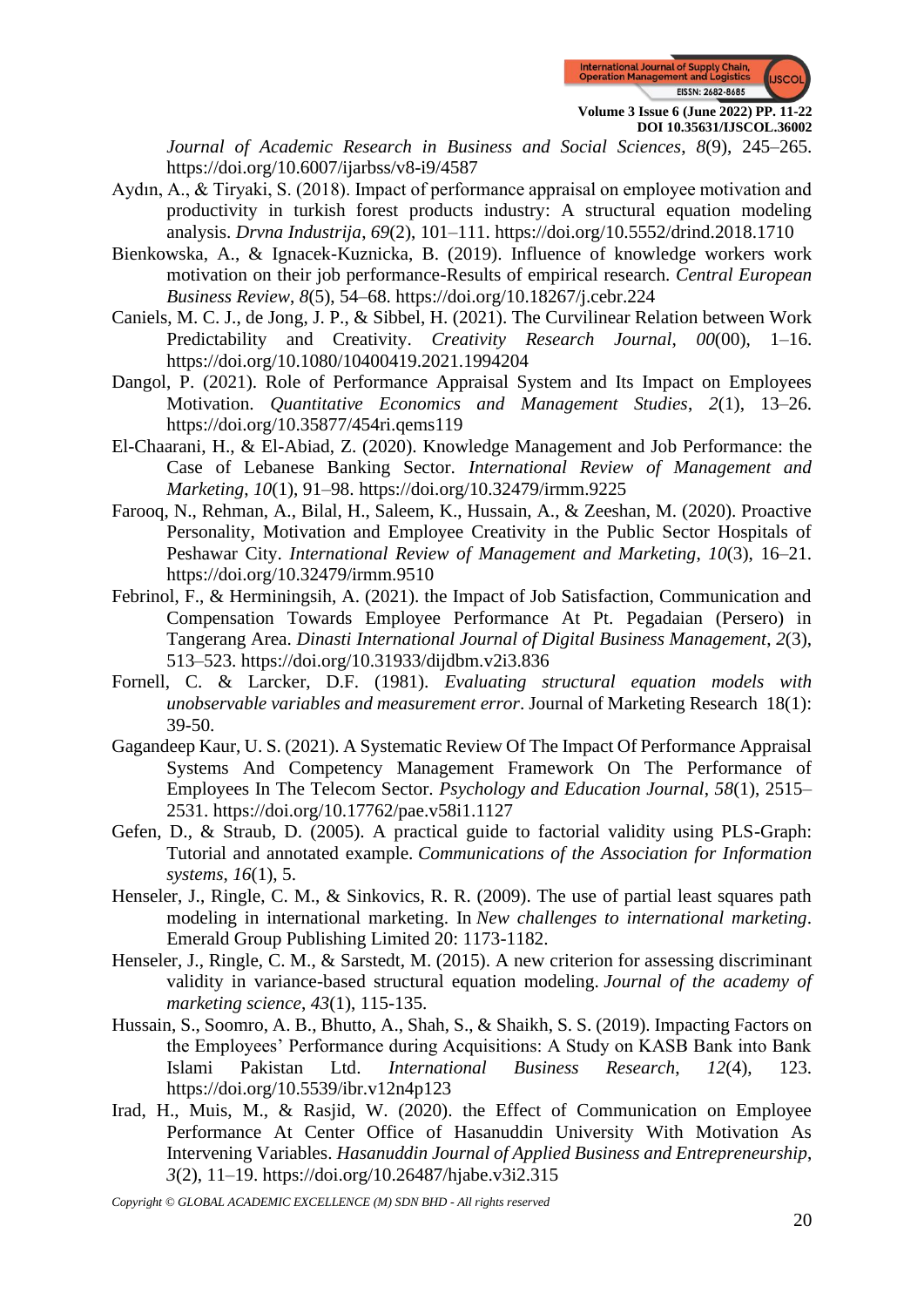

- Jabeen, R., Khan, R., Ellahi, A., & Begum, S. (2021). Investigating the Impact of Performance Appraisal Justice on Job Performance and Ocb of Employees: Path Through Work Engagement. *Humanities & Social Sciences Reviews*, *9*(3), 315–325. https://doi.org/10.18510/hssr.2021.9332
- Li, W., Wang, X., Haque, M. J., Shafique, M. N., & Nawaz, M. Z. (2020). Impact of Workforce Diversity Management on Employees' Outcomes: Testing the Mediating Role of a person's Job Match. *SAGE Open*, *10*(1). https://doi.org/10.1177/2158244020903402
- Man, X., Zhu, X., & Sun, C. (2020). The Positive Effect of Workplace Accommodation on Creative Performance of Employees With and Without Disabilities. *Frontiers in Psychology*, *11*(June), 1–11. https://doi.org/10.3389/fpsyg.2020.01217
- Mashavira, N. (2020). The perceived impact of performance appraisal on the performance of small-to-medium-sized enterprises in Zimbabwe. *Acta Commercii*, *20*(1), 1–11. https://doi.org/10.4102/ac.v20i1.888
- Mubarok, E. S. (2020). The Effect of Internal Communication on Employee Performance in Informal Education Institutions: The Role of Organizational Commitment as a Mediation Variable. *European Journal of Business and Management*, *12*(32), 28–35. https://doi.org/10.7176/ejbm/12-32-05
- Muhammad, S., Salleh, S., & Mohammed Yusr, M. (2020). Understanding employee brand trust and internal Brand Communications & Training (BCT) effects on employee brand performance: a study of the banking industry. *International Journal of Financial, Accounting, and Management*, *2*(2), 95–120. https://doi.org/10.35912/ijfam.v2i2.193
- Nishu, S., & Lalrinzuala, A. (2021). Employees' Knowledge and Skills on Work Productivity at the Manpower Department. *Journal La Bisecoman*, *2*(3), 1–5. https://doi.org/10.37899/journallabisecoman.v2i3.408
- Perdamean, C. F., Isnurhadi, I., Zunaidah, Z., & Hanafi, A. (2021). Influence of internal communication and work discipline on performance of employees at the health department of Lubuk Linggau City. *International Journal of Social Sciences and Humanities*, *5*(3), 214–222. https://doi.org/10.53730/ijssh.v5n3.2026
- Pirmoon, P., Hamidi, N., Mohammadi, N., & Doroudi, H. (2021). Analysis of the importanceperformance of creativity drivers in the health sector employees. *Journal of Health Administration*, *23*(4), 30–40. https://doi.org/10.29252/JHA.23.4.30
- Pradhan, G. M. (2020). Impact of Performance Appraisal on Organizational Performance of Service Organizations in Nepal. *The Batuk*, *6*(2), 31–41. https://doi.org/10.3126/batuk.v6i2.34490
- Purnama, S., D. (2021). Effect of Communication and Coordination on Employee Performance At Cv. Afif King Tambak Deli Serdang. *International Journal of Educational Review, Law And Social Sciences (IJERLAS)*, *1*(1), 67–71. https://doi.org/10.54443/ijerlas.v1i1.31
- Rahahleh, A. H., Alabaddi, Z. A., & Moflih, M. A. (2019). The Impact of Performance Appraisal on Employee Performance in Banks Operating in the South of Jordan. *International Journal of Human Resource Studies*, *9*(4), 77. https://doi.org/10.5296/ijhrs.v9i4.15317
- Rajapakshe, W. (2021). The Effect of HRM Practices: Performance Appraisal System and Career Development on Turnover Intention. *Asian Journal of Economics, Business and Accounting*, *21*(16), 29–39. https://doi.org/10.9734/ajeba/2021/v21i1630482
- Ramhit, K. S. (2019). The impact of job description and career prospect on job satisfaction: A quantitative study in mauritius. *SA Journal of Human Resource Management*, *17*, 1–7. https://doi.org/10.4102/sajhrm.v17i0.1092